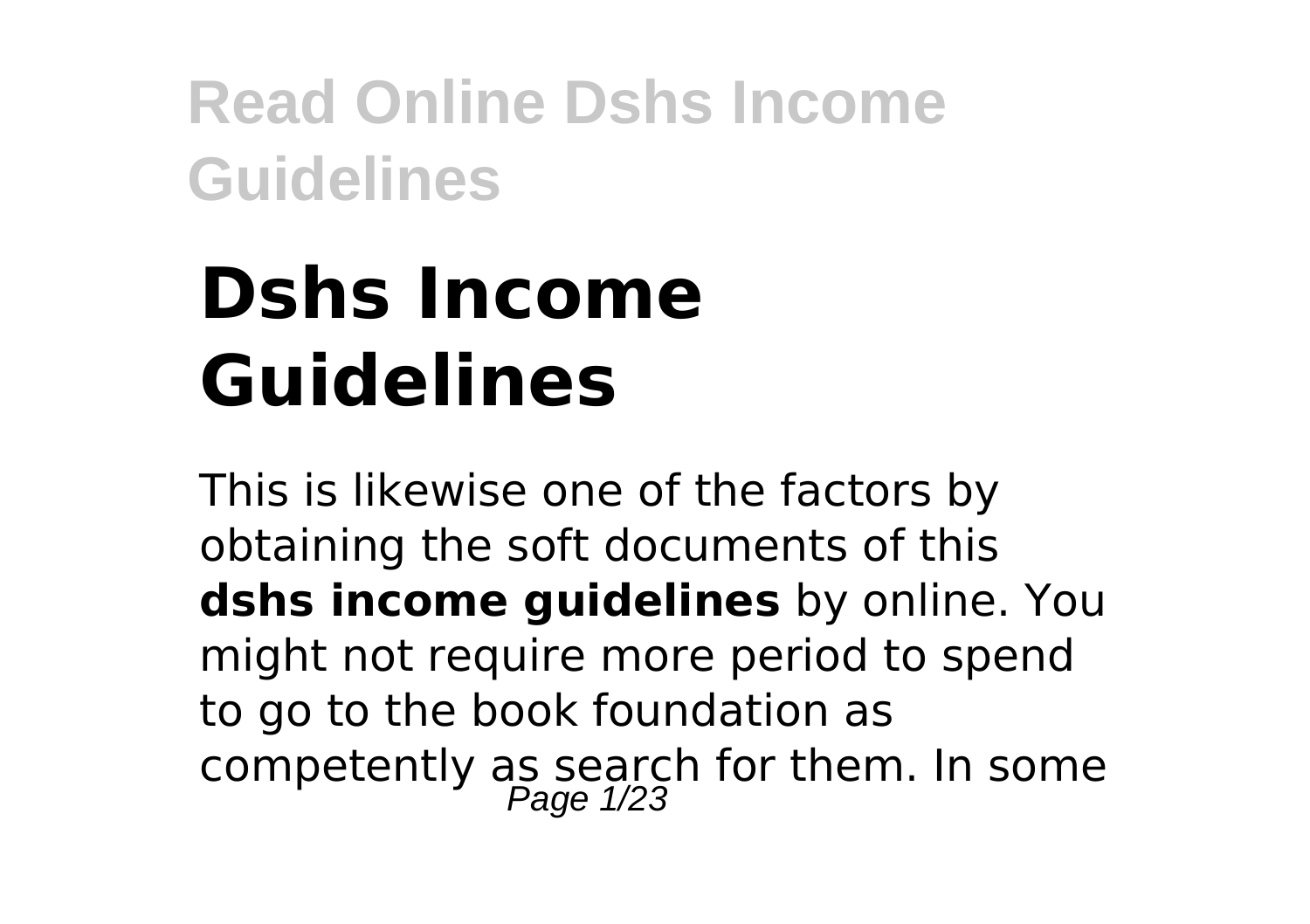cases, you likewise accomplish not discover the pronouncement dshs income guidelines that you are looking for. It will completely squander the time.

However below, afterward you visit this web page, it will be for that reason very simple to acquire as without difficulty as download lead dshs income guidelines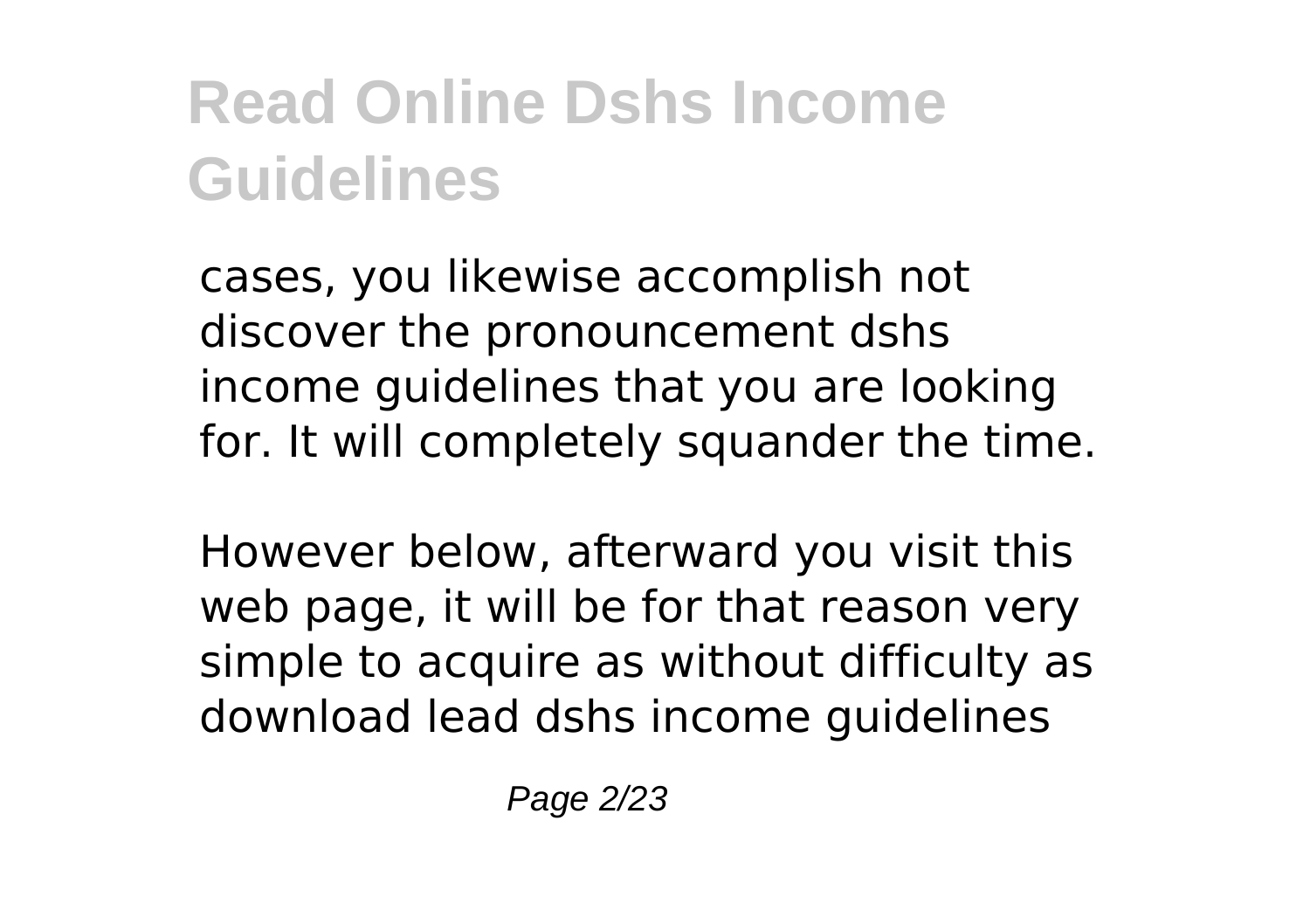It will not acknowledge many become old as we notify before. You can attain it while deed something else at home and even in your workplace. hence easy! So, are you question? Just exercise just what we have the funds for under as without difficulty as review **dshs income guidelines** what you in imitation of to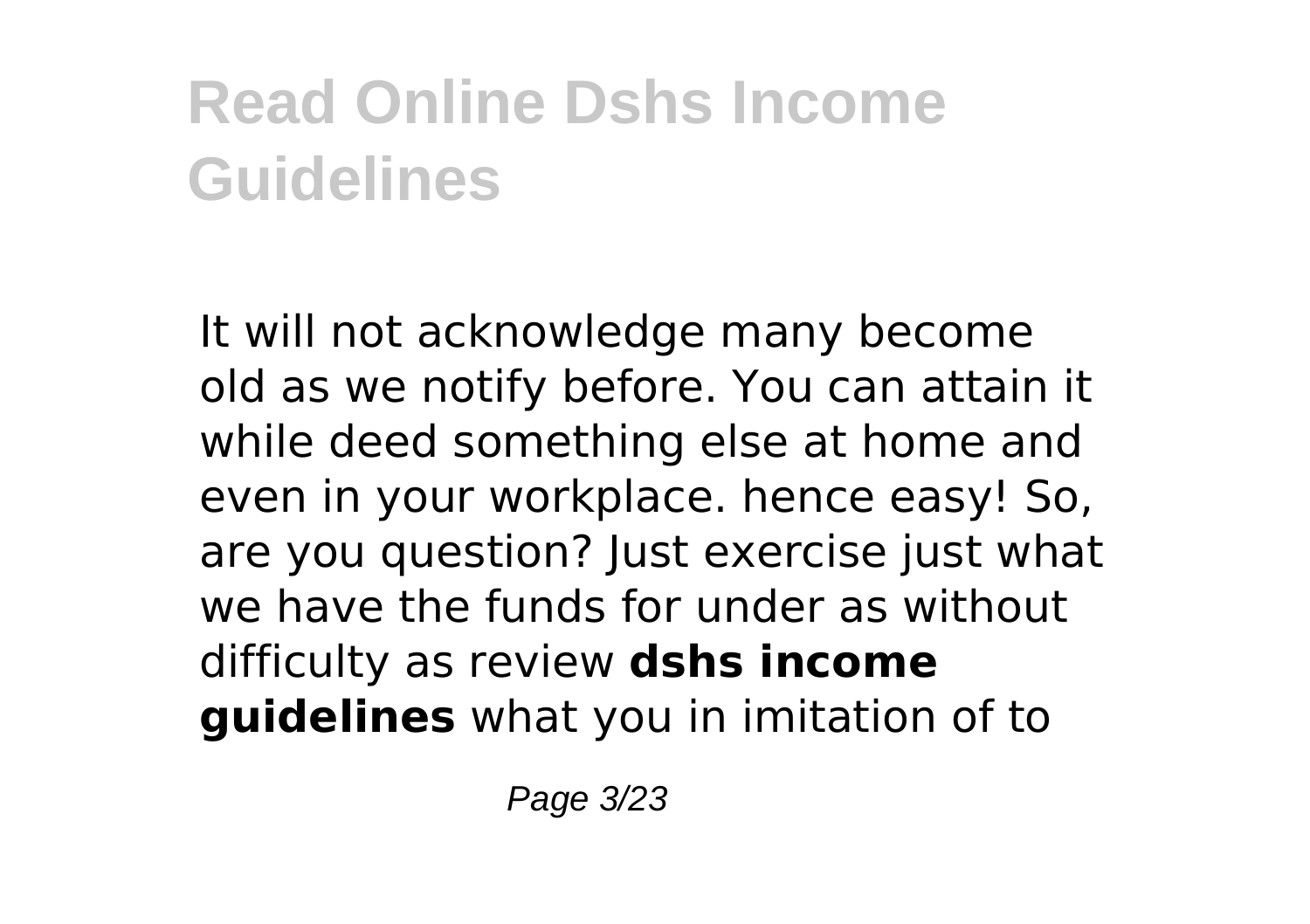read!

DigiLibraries.com gathers up free Kindle books from independent authors and publishers. You can download these free Kindle books directly from their website.

#### **Dshs Income Guidelines** Revised on March 9, 2020 Purpose This

Page 4/23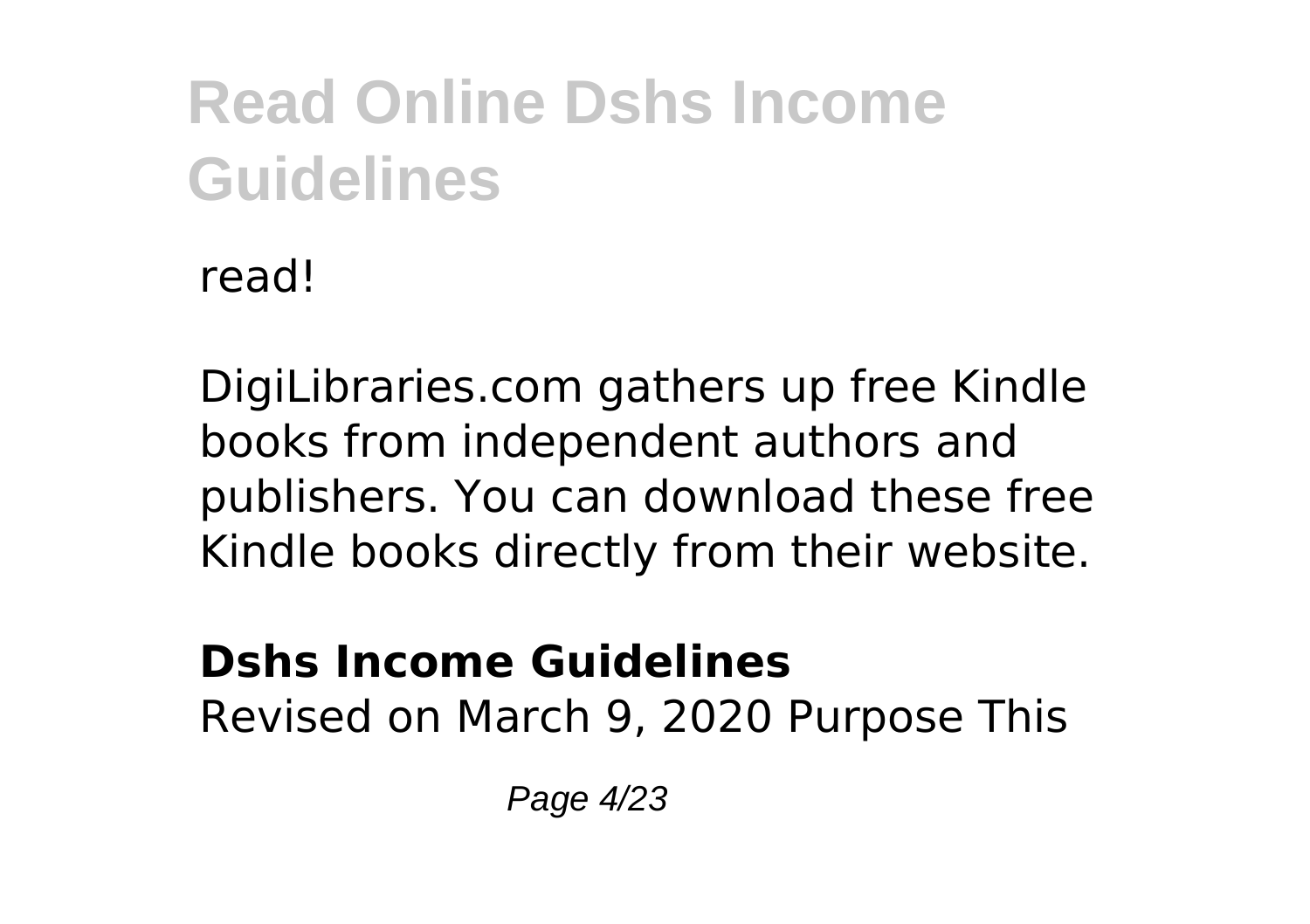section includes a list of common forms you may use or encounter in SSI Facilitation. NOTE: Use the Internet version of forms whenever available. Name Number Purpose Application for Disability Insurance Benefits Internet iClaim or SSA-16-BK Apply for Social Security Disability (Title 2 application).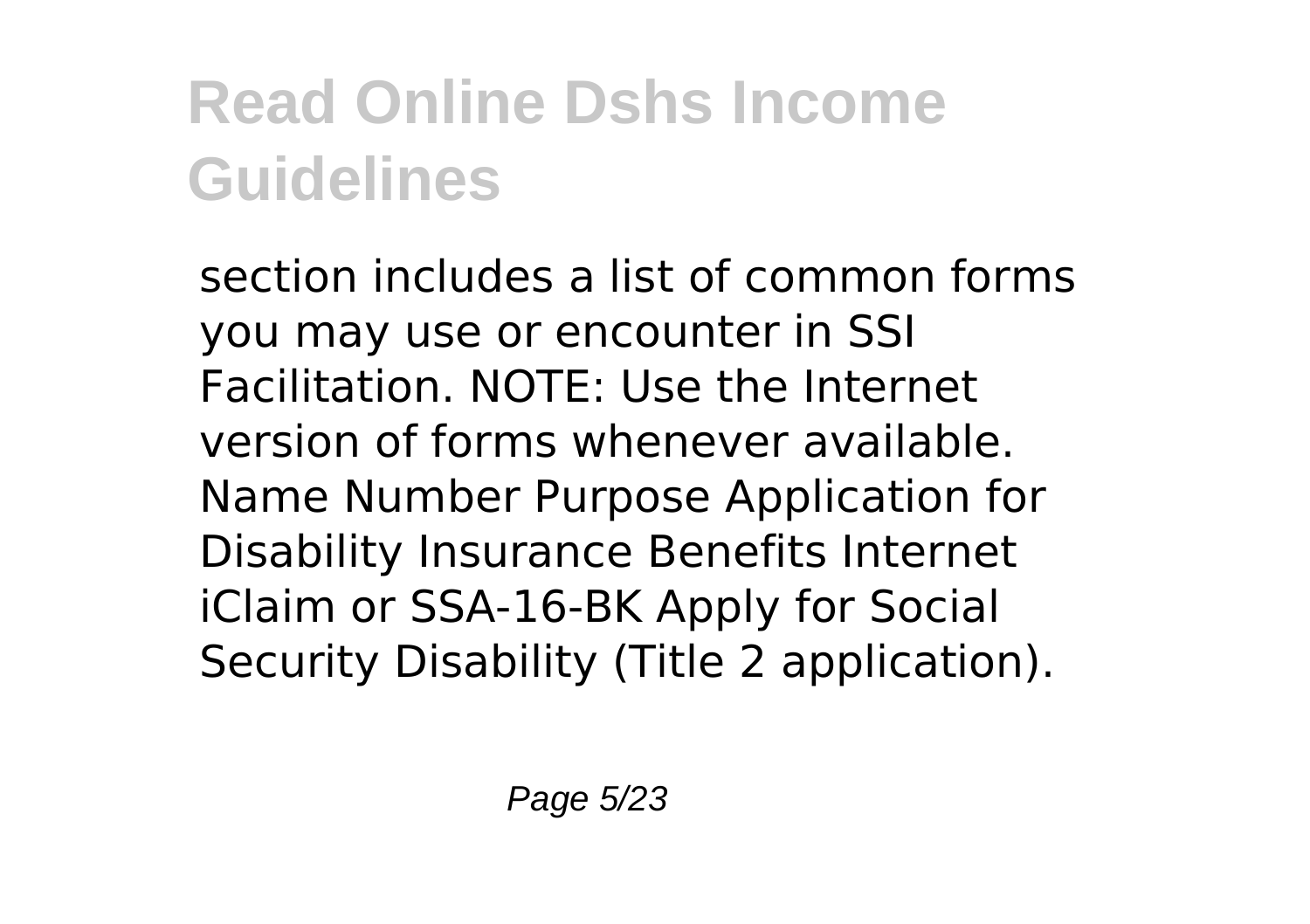**SSI Facilitation- Forms | DSHS** NOTE: Categorical Eligibility (CE) eliminates resource requirements, the gross income test, and net income test for AUs with countable income up to 200% of the federal poverty guidelines. If an AU has income up to this limit, we do not need to look at income limits or resources for Basic Food unless the AU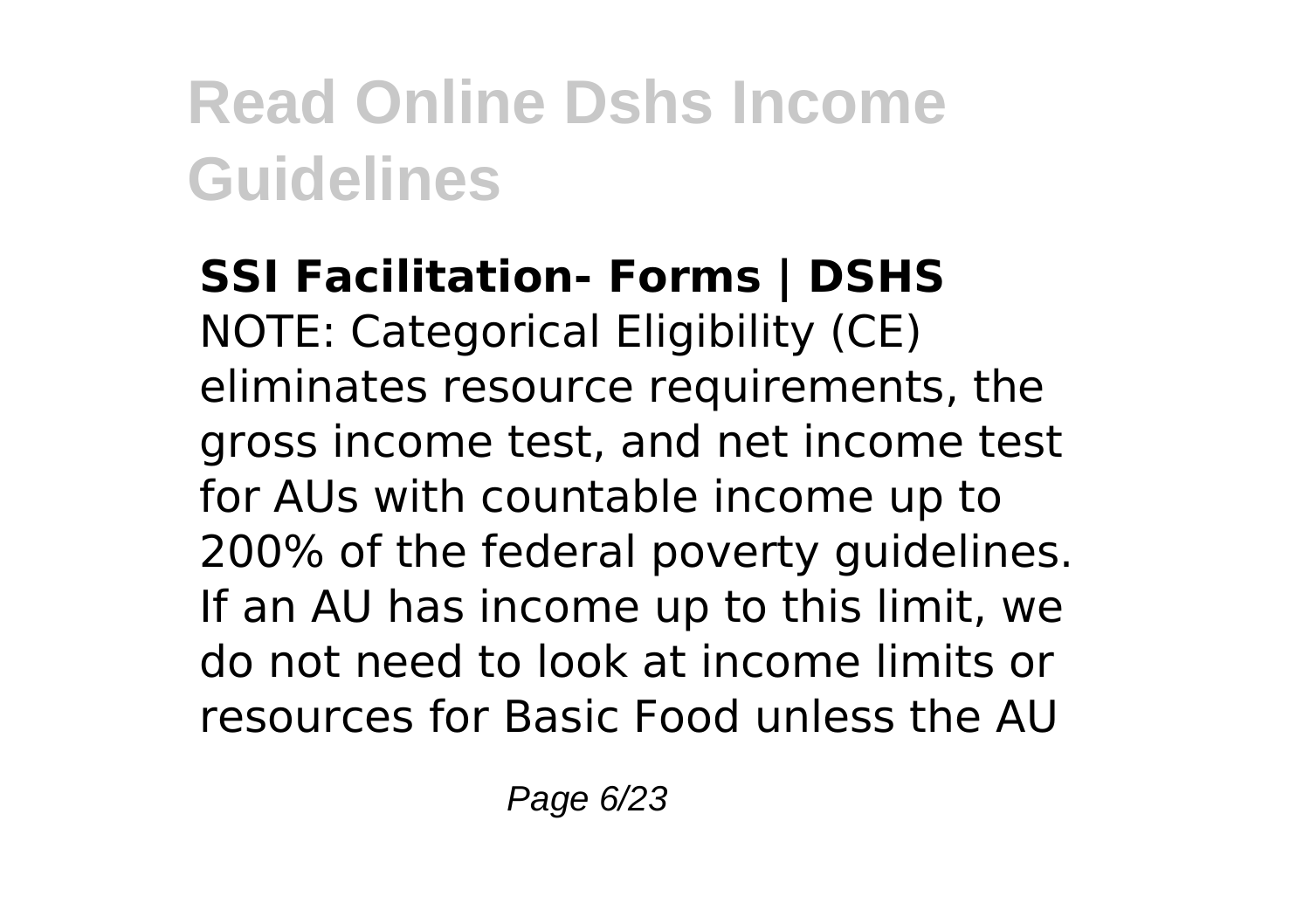can't be CE because: . A member of the AU is disqualified from Basic Food for an ...

### **Categorical Eligibility for Basic Food | DSHS**

Section 5. HOPWA The goals of the DSHS HOPWA Program are to help low-income persons living with HIV and their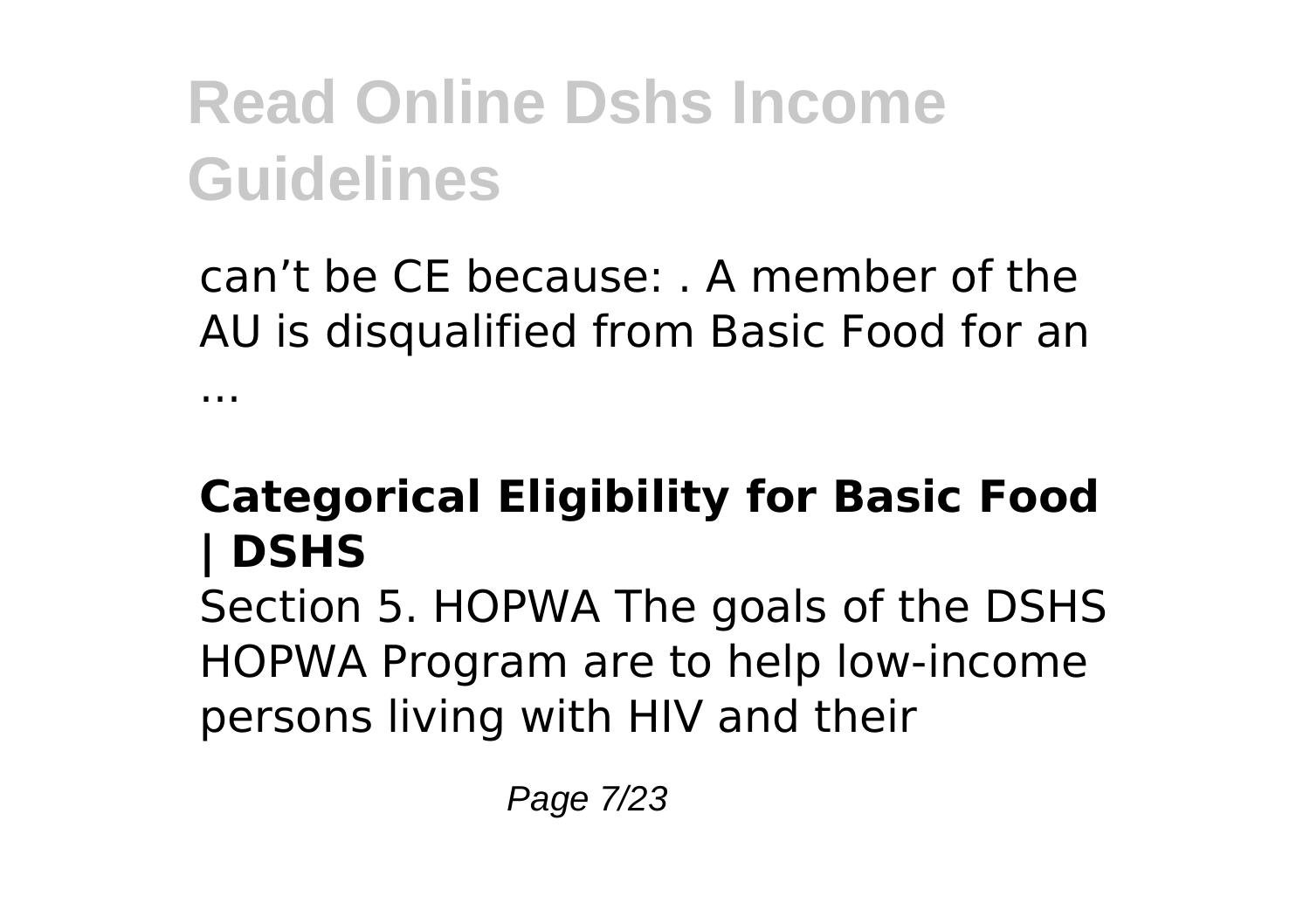households establish or maintain affordable and stable housing, reduce their risk of homelessness, and improve their access to health care and supportive services. HOPWA Project Sponsors can visit the DSHS HOPWA Program page for information and resource materials applicable to the ...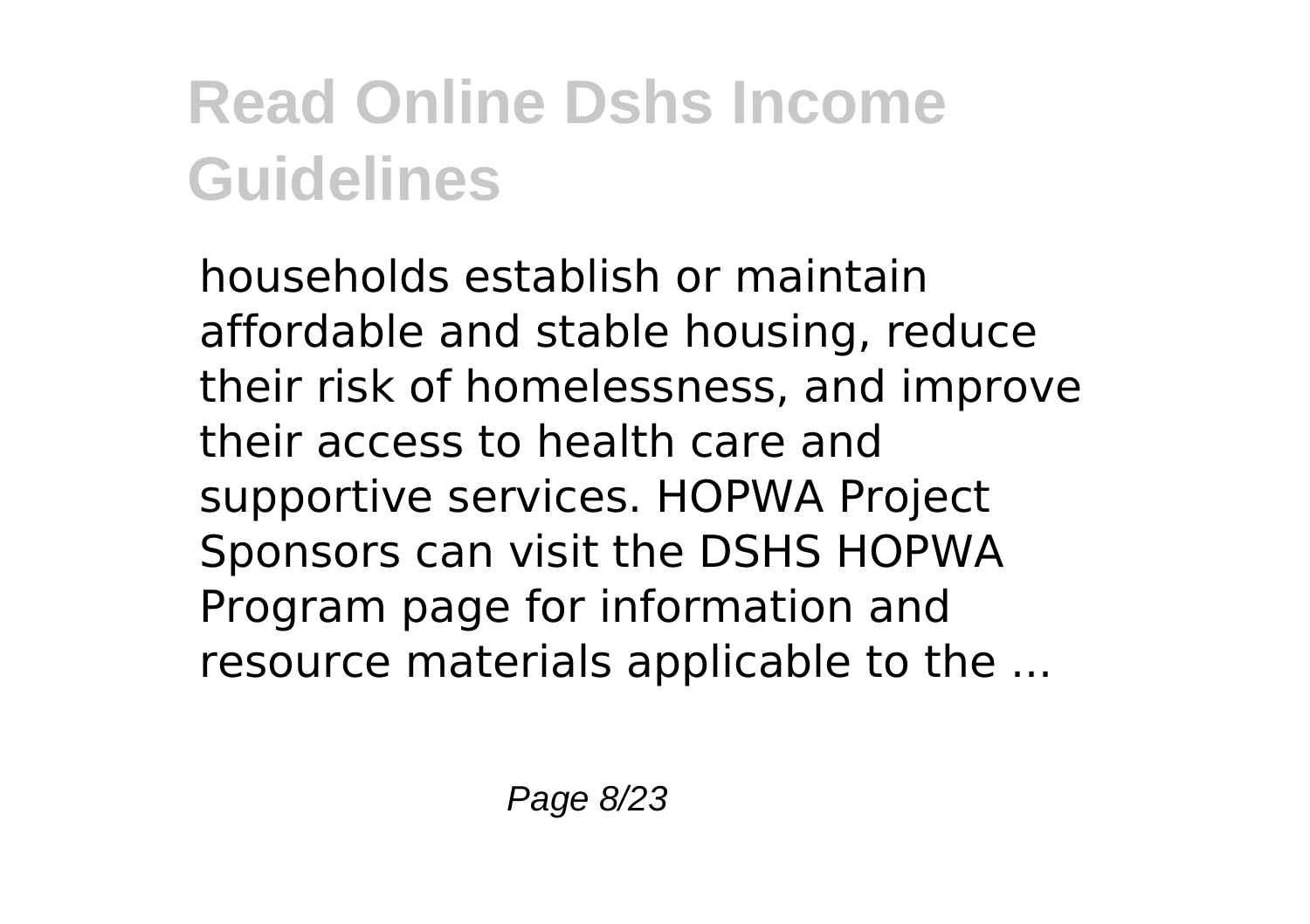#### **Texas DSHS HIV/STD Program - HIV Medical and Support ...**

\*Non-DSHS Websites Disclaimer: Texas Department of State Health Services does not control the content of non-DSHS websites, safety of using those websites, or any interaction the public may have with the service providers listed (i.e. excess fees, untimely service,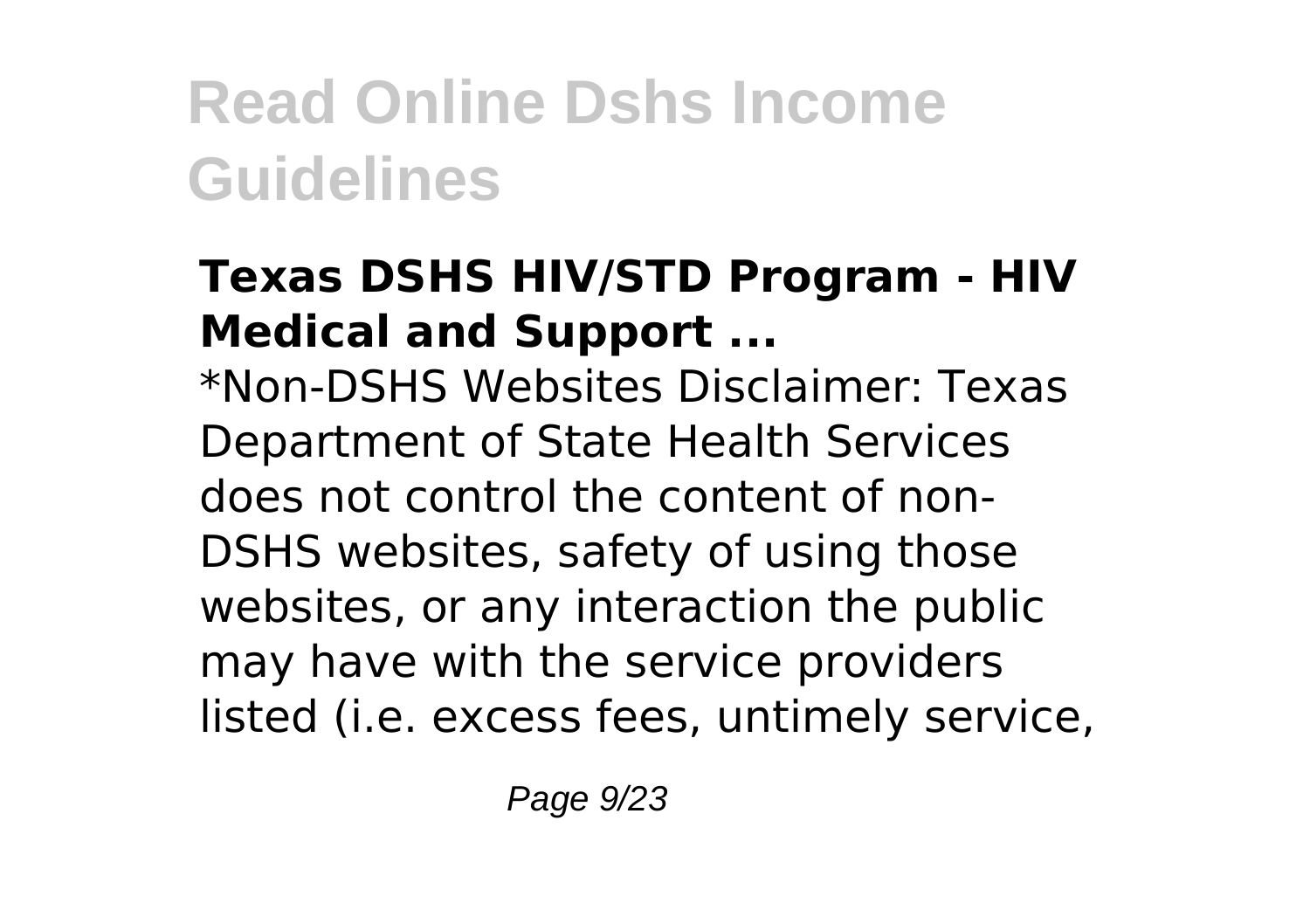etc.). During the 83rd Legislature, Regular Session 2013, the Texas Legislature enacted House Bill 970 that amends the Health and ...

### **Cottage Food Production Operations**

#### **- dshs.texas.gov**

DSHS Client Consent Form for BVS and eJAS (PDF) DSHS Client Consent Form for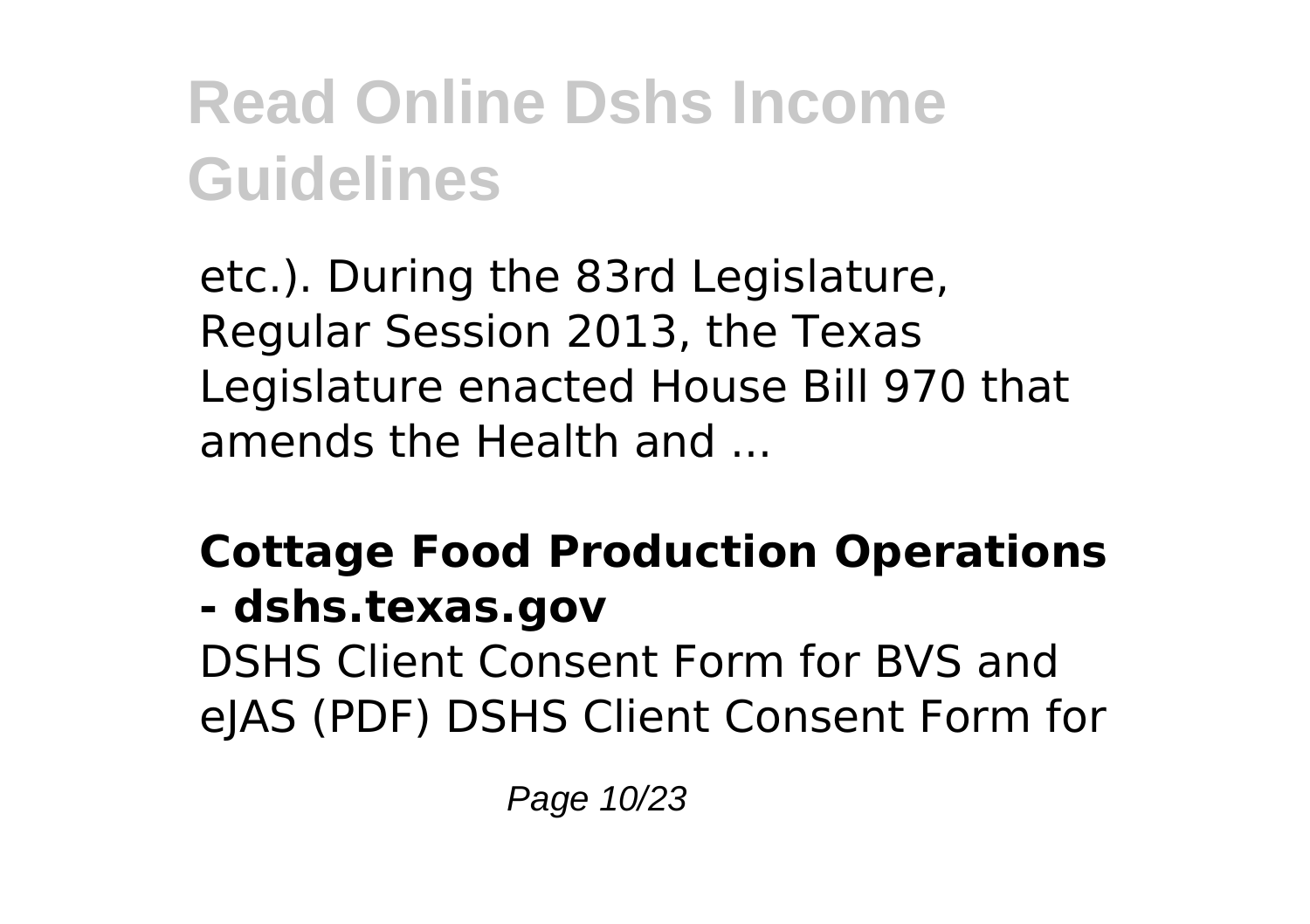BVS and eJAS in other languages (Word and PDF options) Housing Habitability Standards (Word) HUD Housing Quality Standards (PDF) Income Eligibility Worksheet (Excel) Landlord Habitability Certification (Word) Targeted Prevention Screening Tool (Word)

#### **Consolidated Homeless Grant**

Page 11/23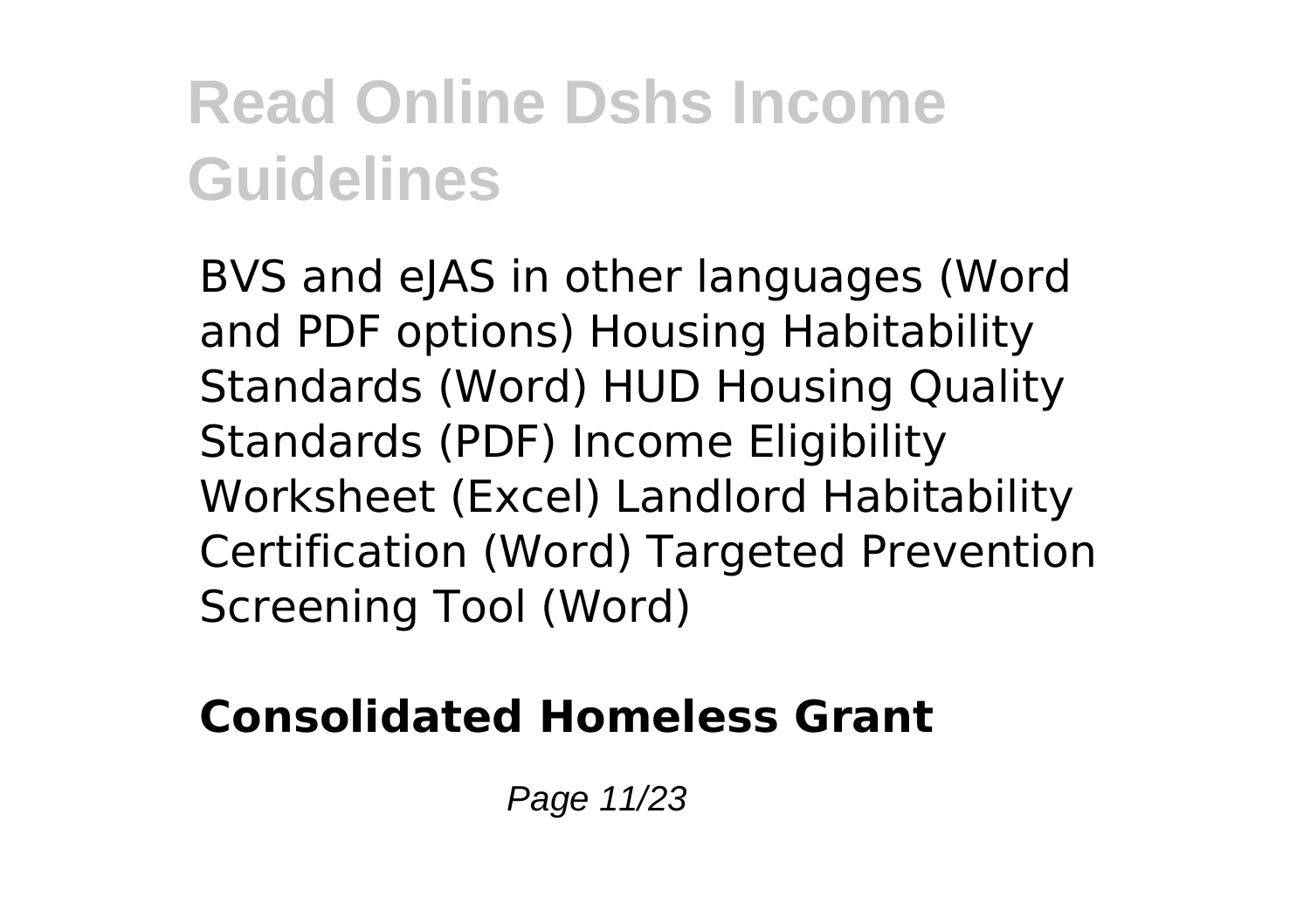The capitalization rate for low income housing for 2022 in Lamar County Appraisal District is a range of 7.5-9.0% depending on age and condition of the property. Board Meeting Agenda. In observance of the President Day our office will be closed Monday, February 21st Our office will reopen for regular business hours on Tuesday, February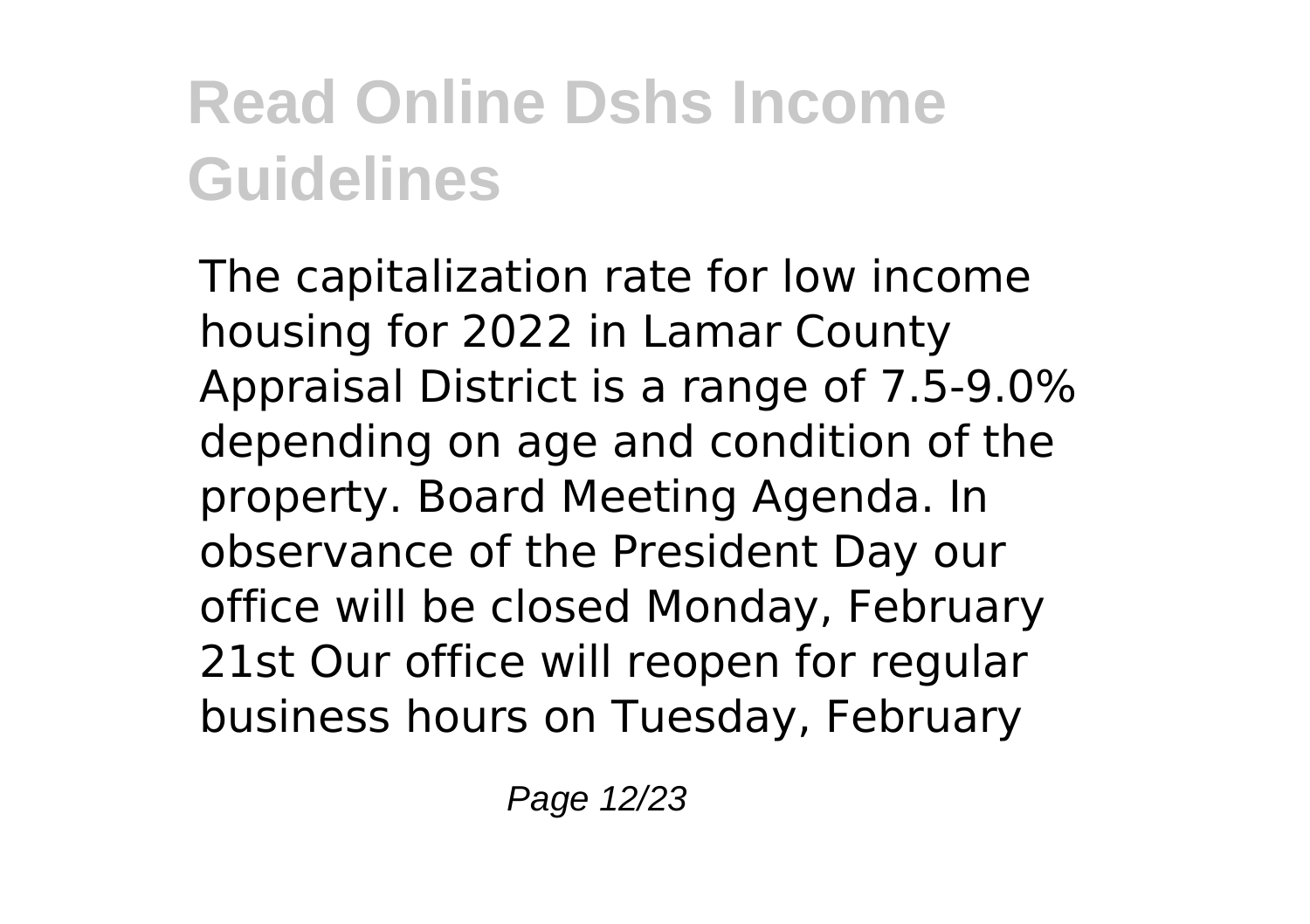22nd.

#### **Official Site – Paris, TX - Lamar CAD** If you or someone you know needs assistance with housing or homeless services, please find your local Coordinated Entry program by clicking here. If you are a young person who is thinking about running away or already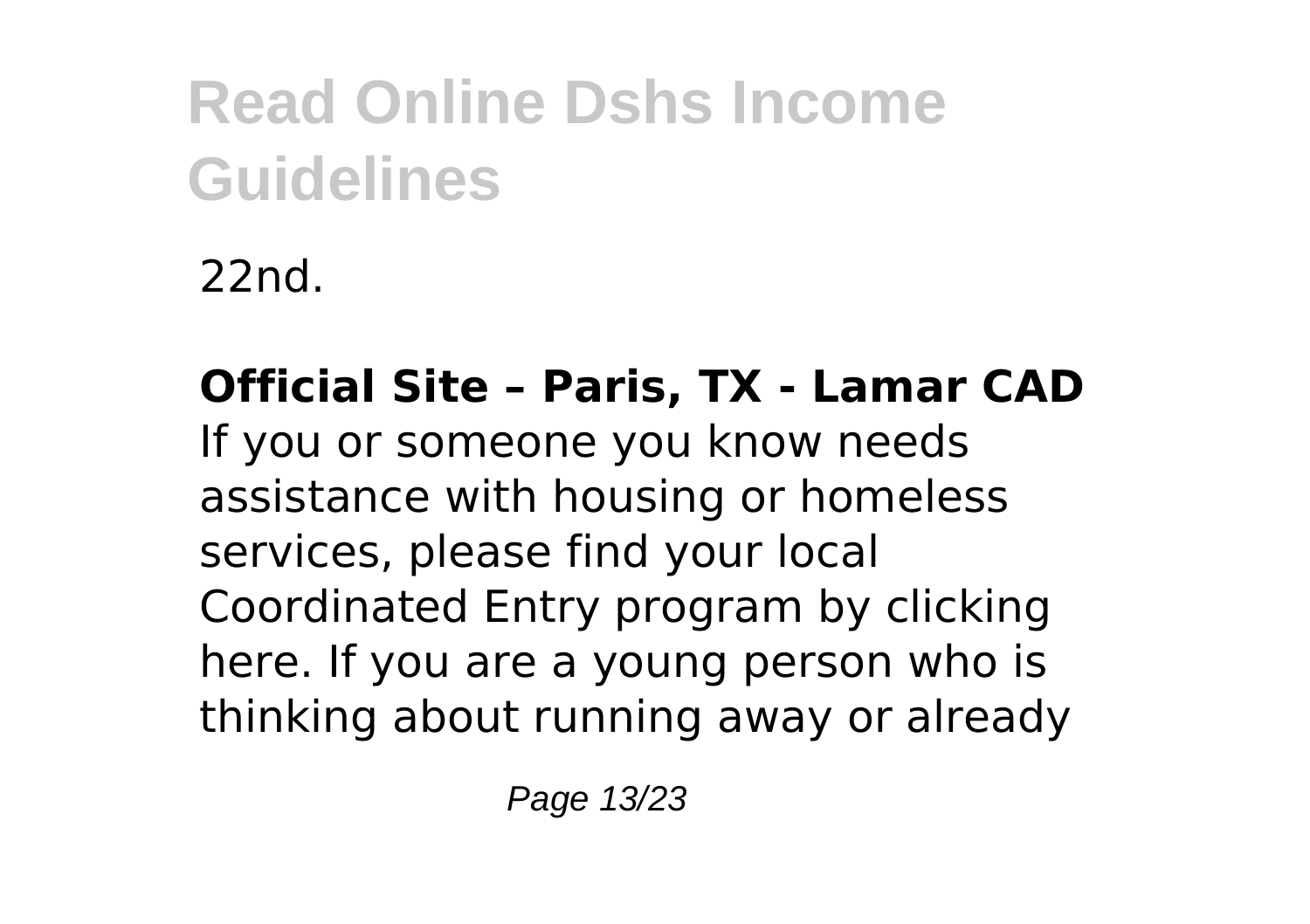has, you can talk to someone confidentially at the National Runaway Safeline: 1-800-RUNAWAY or 1-800-786-2929 If you need other types of assistance, you can find help using the ...

#### **Permanent Housing Subsidy Programs - Washington State ...**

Page 14/23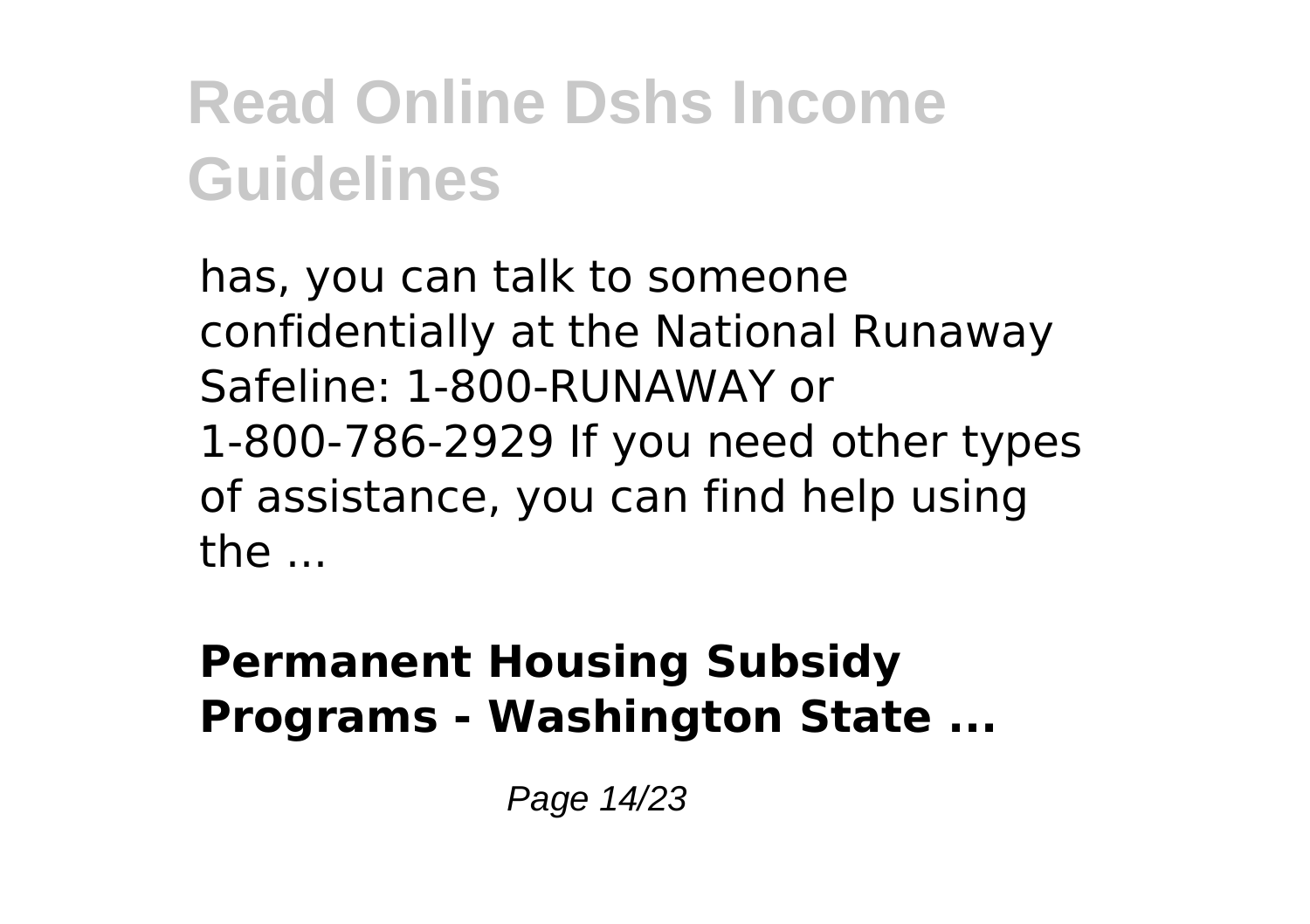The agency determines income eligibility by comparing countable income as determined of the person's medical assistance unit (MAU), as determined under WAC 182-506-0010 and 182-506-0012, to the applicable income standard. Rules for determining countable income are in chapter 182-509 WAC.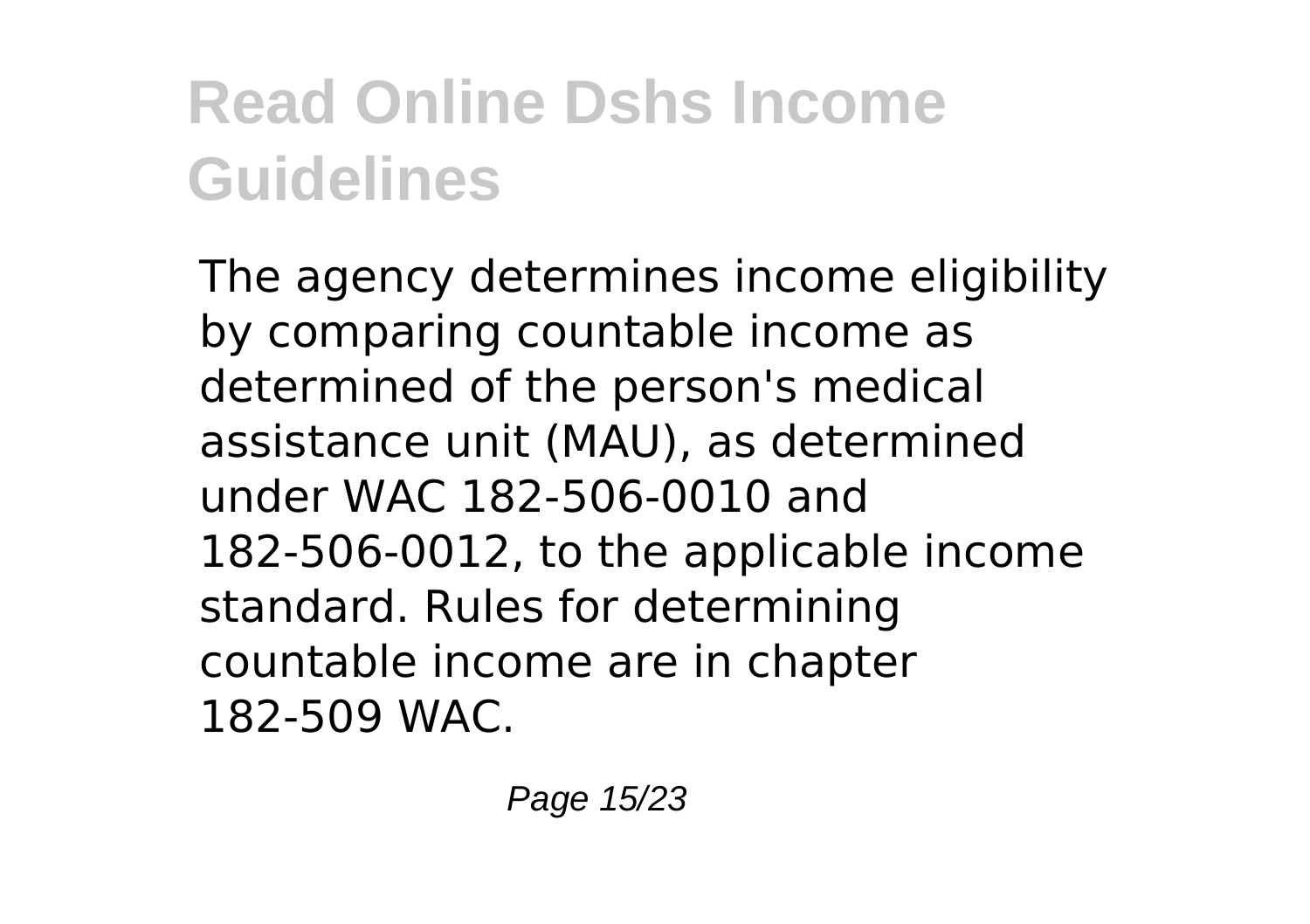### **Program standard for income and resources | Washington ...**

Throughout Washington State, SNAP is also referred to as Basic Foods or Food Stamps. The population of focus for the SNAP-Ed program are those who are receiving or are eligible to receive Basic Food (Food Stamps) benefits, which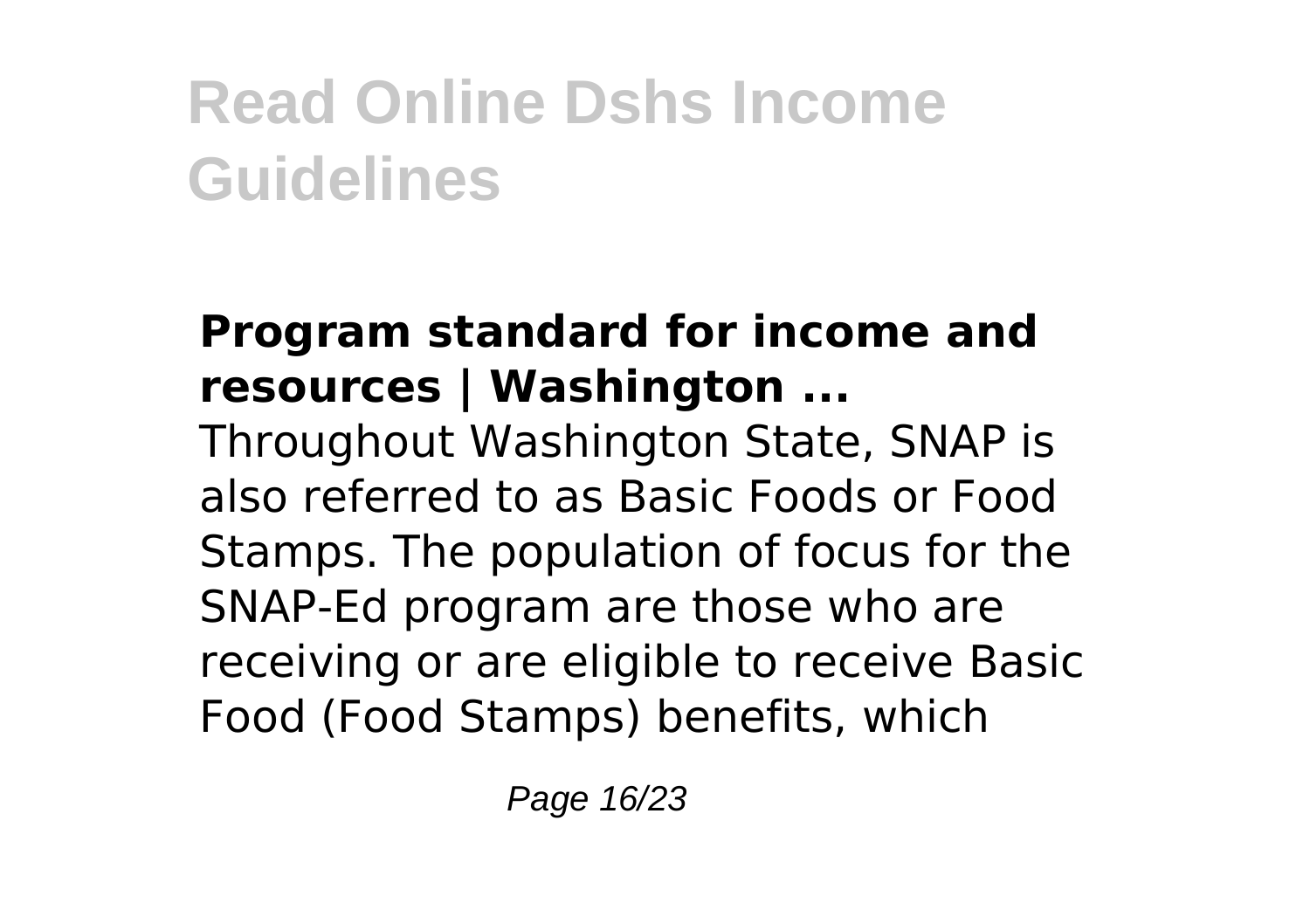means having a household income at or below 200% of the federal poverty level.

#### **SNAP-Ed in Washington - Washington State Department of Health**

Tenants are Protected from Discrimination Based on Source of Income . Find out how makes it is illegal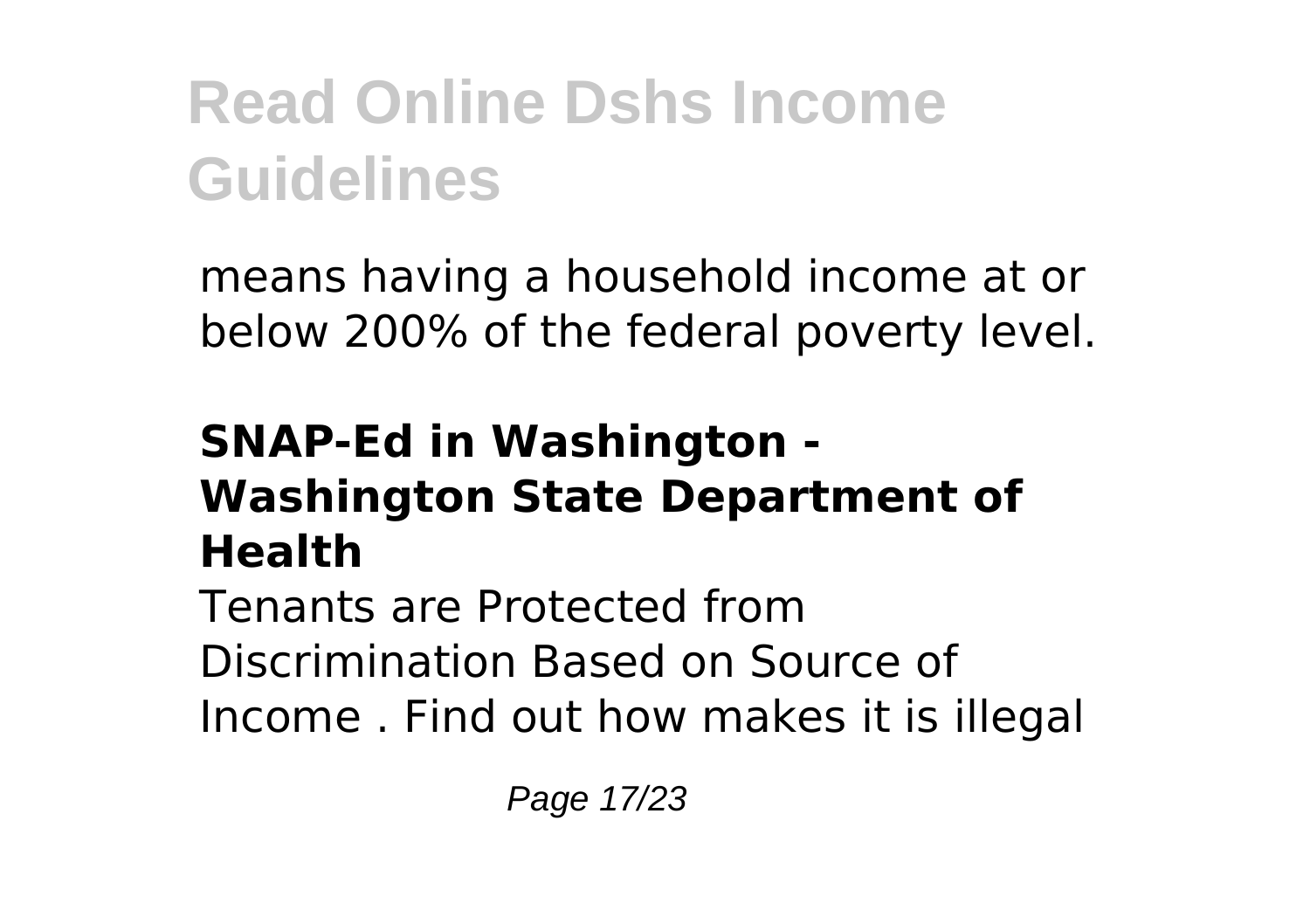for landlords in Washington state to discriminate against tenants and wouldbe tenants based on their source of income, and what you can do if it happens to you. #6323EN

#### **WashingtonLawHelp.org | Helpful information about the law ...** Washington State Department of Social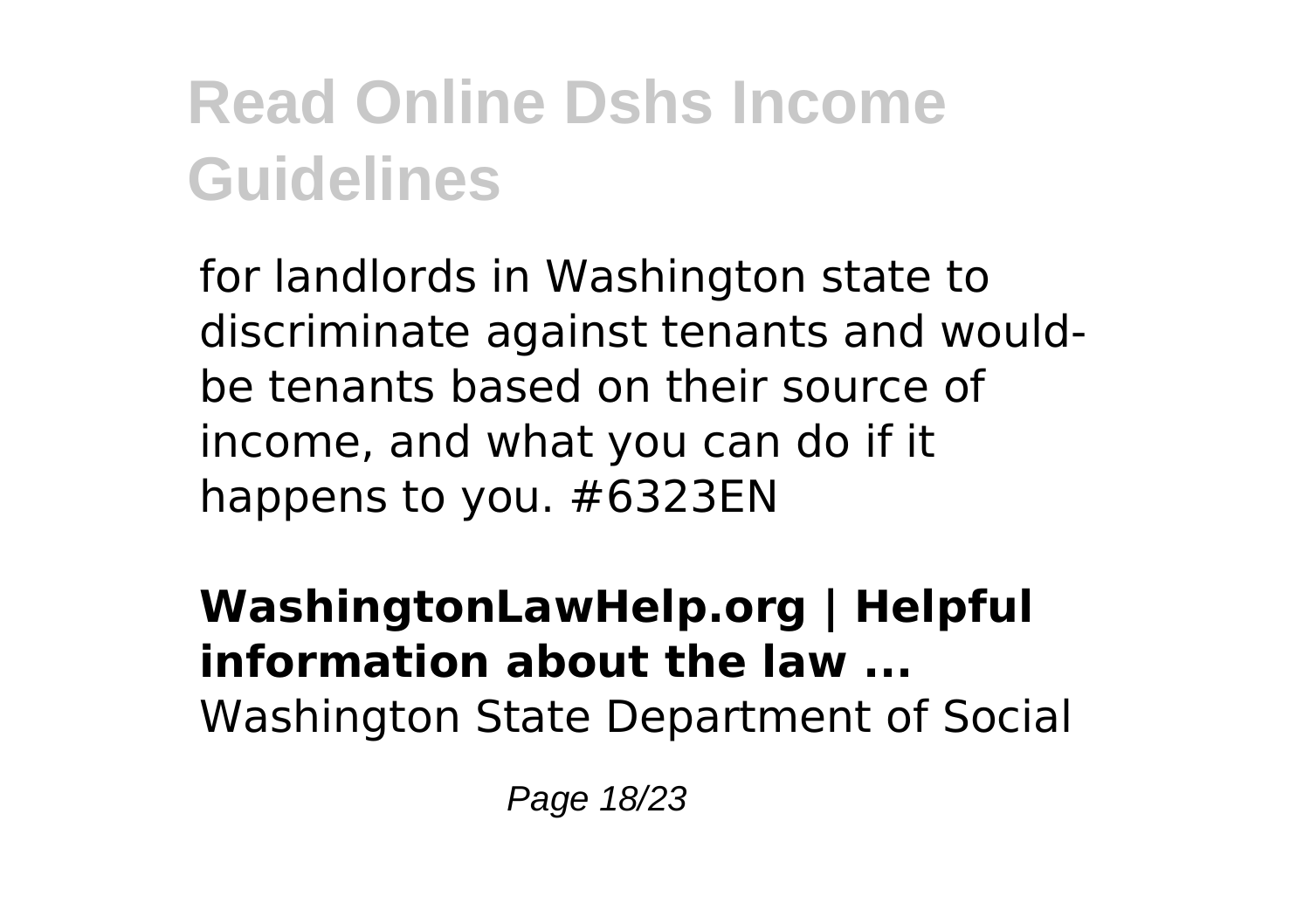and Health Services (WA DSHS) Student Engagement Services. McKinney-Vento Homeless Program. 2-1-1 Housing; Family/Community Resources; Homelessyouth.org; Tacoma-Pierce County Coalition Resources; Scholarships for McKinney-Vento Students. FAFSA; SchoolHouse Connection Scholorship Program -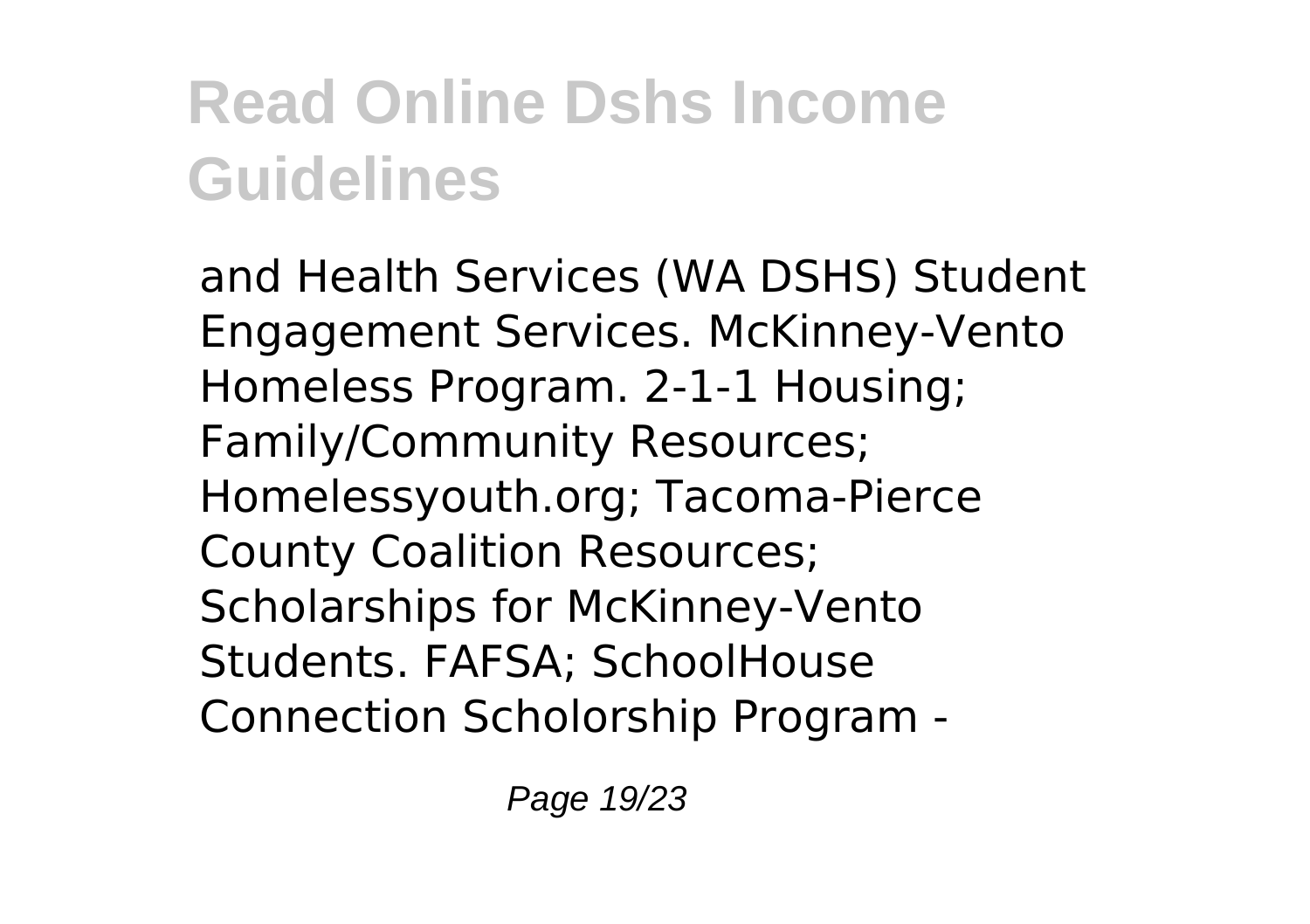Extended deadlin ...

### **Home - Puyallup School District**

Find a bus stop close to home. To find bus stop information or determine which school your child would attend, click here to open InfoFinder and follow these steps: Enter your home address (don't use any periods or commas), zip code,

Page 20/23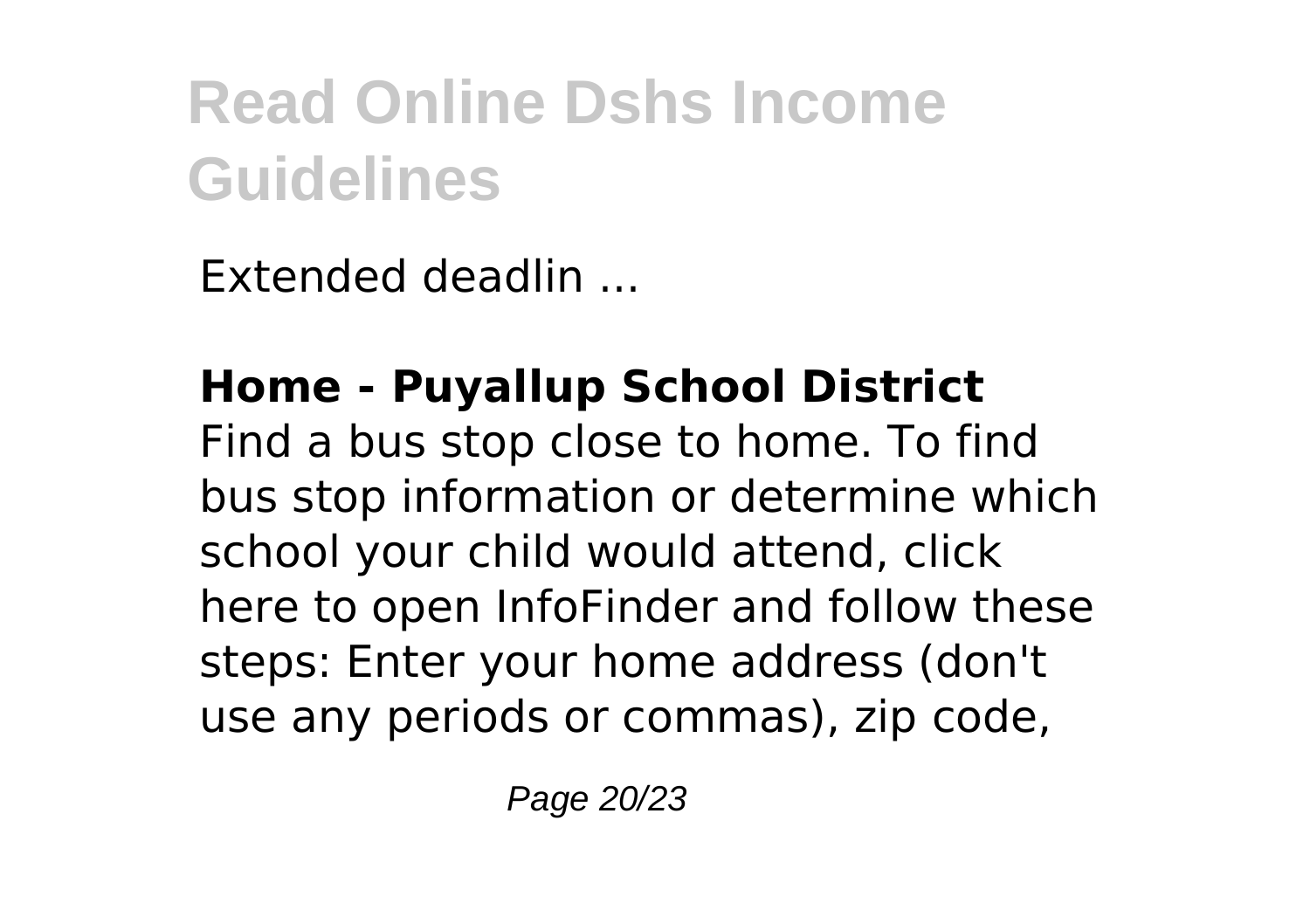and the school or grade, and then click the Search button.. In the Address Match tab next to the map, click your street address in the list.

#### **Bus Schedules and Routes - Puyallup School District** Dashboards. The ARM dashboard suite

consists of: Several individual

Page 21/23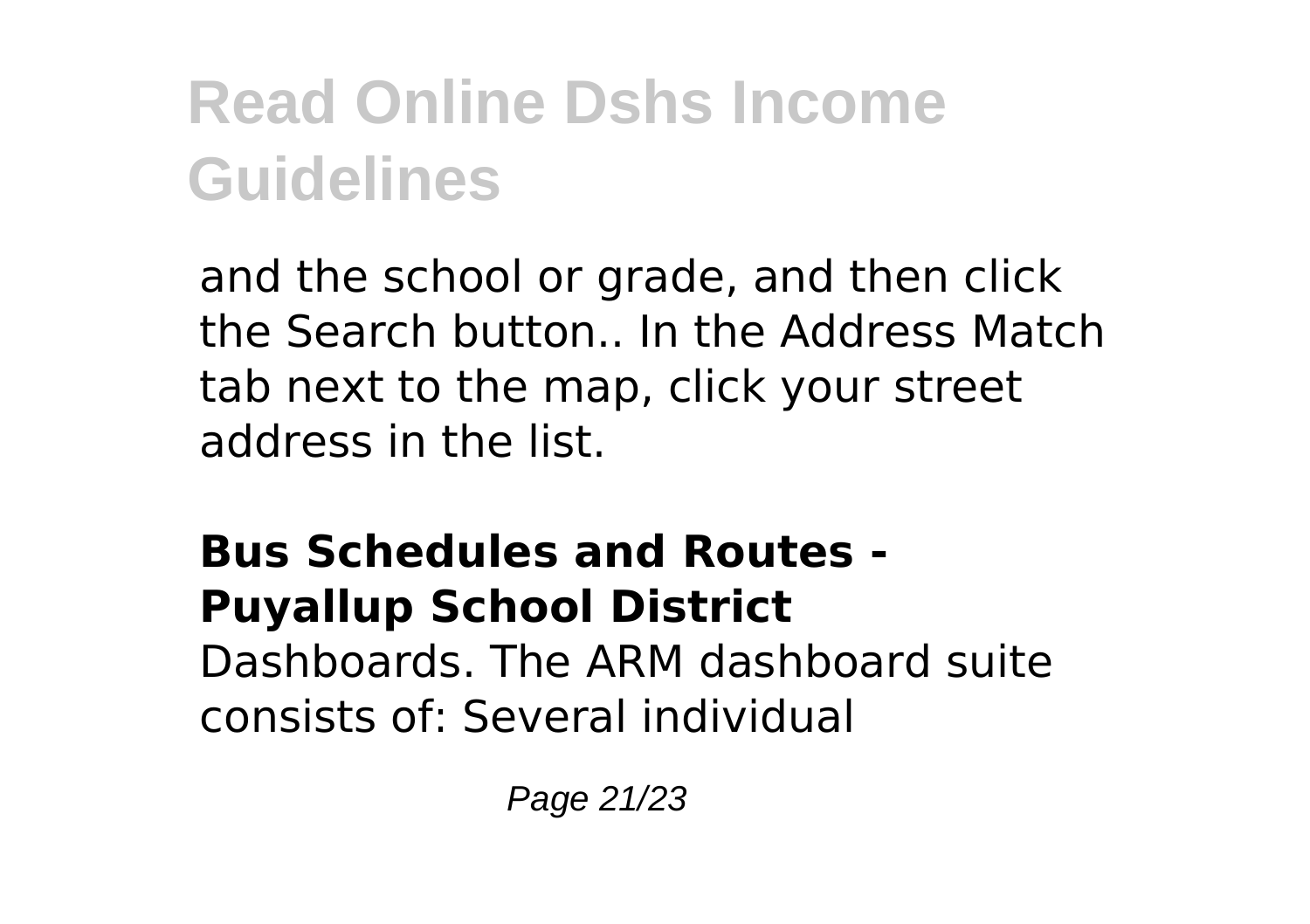dashboards. Links to publicly available ARM data products. A group of dashboards known as the "Healthier Washington Dashboard," which is specific to Initiative 1 of the Medicaid Transformation Project.; Dashboards and related data products support the data needs for regional and local health assessment and planning.